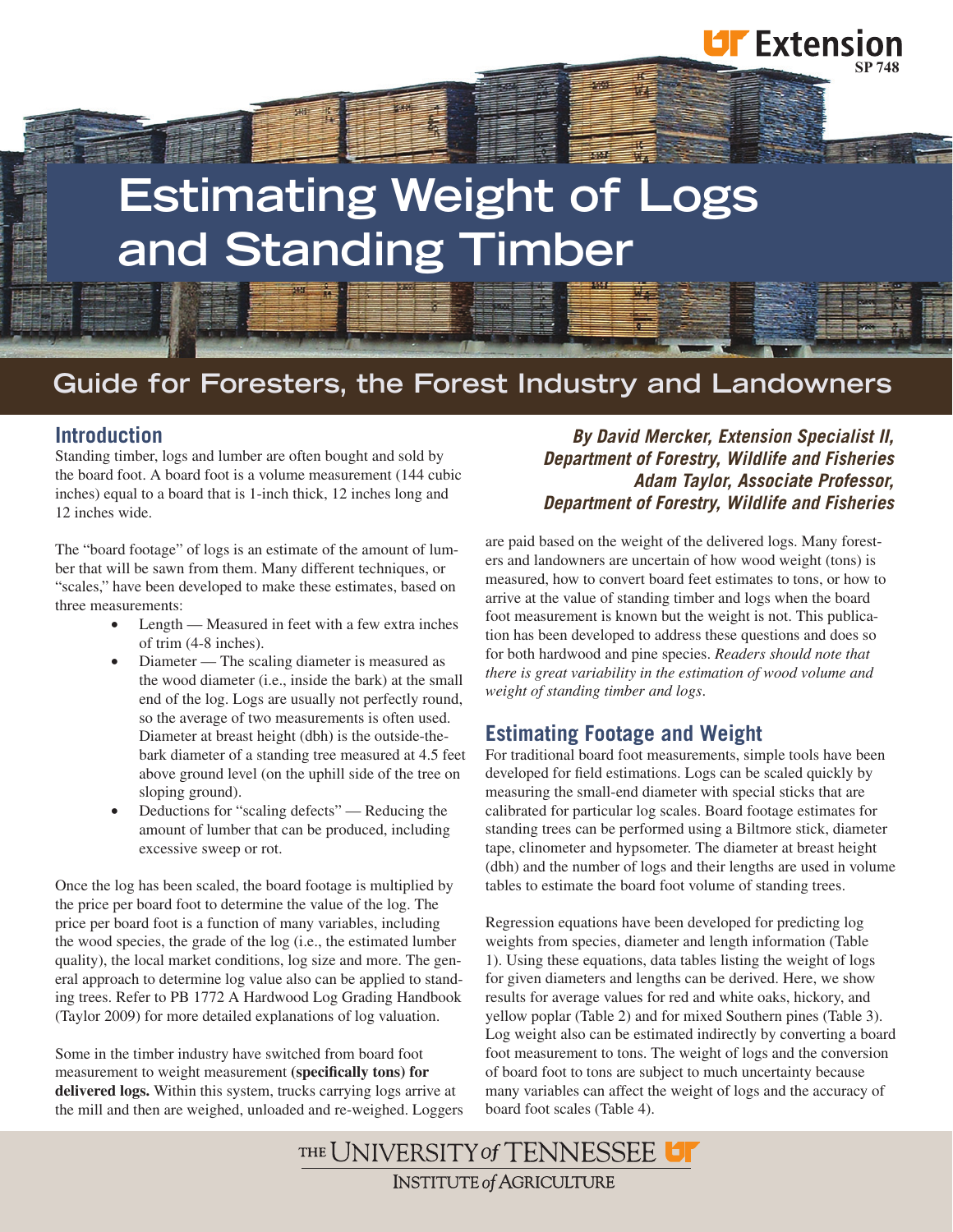## **Table 1. Equations for predicting log weight based on length and diameter.**

| <b>Species</b>                                                                                                                                                                                                           | Weight prediction equation         | Standard error of the<br>prediction (pounds) |  |  |
|--------------------------------------------------------------------------------------------------------------------------------------------------------------------------------------------------------------------------|------------------------------------|----------------------------------------------|--|--|
| Red oaks (Quercus spp.)                                                                                                                                                                                                  | $W = 169.07 - 18.78D + 0.47D^2L$   | 10.1                                         |  |  |
| White oaks (Quercus spp.)                                                                                                                                                                                                | $W = 224.77 - 24.92D + 0.47D^{2}L$ | 10.4                                         |  |  |
| Hickory (Carya spp.)                                                                                                                                                                                                     | $W = 190.12 - 18.73D + 0.45D^2L$   | 9.2                                          |  |  |
| Yellow poplar<br>(Liriodendron tulipifera)                                                                                                                                                                               | $W = 144.09 - 11.16D + 0.36D^2L$   | 8.3                                          |  |  |
| Southern yellow pine<br>(Pinus spp.)                                                                                                                                                                                     | $W = 50.93 + 0.37D^2L$             | n/a                                          |  |  |
| Notes: W is log weight in pounds; D is small-end diameter, inside the bark, in inches; L is length in feet without trim. Equations for<br>hardwoods are from Timson (1972); pine equation is from Siegel and Row (1960). |                                    |                                              |  |  |

#### **Conversion Factors — Logs**

As introduced above, there is considerable variability in volumeto-ton conversion, especially among hardwood species. Log diameter has a particularly large influence, because log rules often underestimate lumber yields from small logs. For example, 1,000

board feet of Doyle scaled logs can weigh, on average, from 15 to 5 tons for log (scaling) diameters from 8 to 20 inches, respectively (Table 3). However, even for logs of the same diameter, weights for individual logs can range plus or minus 40 percent of the average value.

## **Table 2. Log weight table and MBF conversion factors for mixed hardwoods.**

| <b>Scaling</b>                                                                                                                                                                                                                                                                                                 | Average Hardwood Log Weights (tons) | Tons per MBF |      |      |      |       |
|----------------------------------------------------------------------------------------------------------------------------------------------------------------------------------------------------------------------------------------------------------------------------------------------------------------|-------------------------------------|--------------|------|------|------|-------|
| <b>Diameter</b>                                                                                                                                                                                                                                                                                                | --- Log length (feet) ---           |              |      |      |      | Doyle |
| (inches)                                                                                                                                                                                                                                                                                                       | $8\,$                               | 10           | 12   | 14   | 16   |       |
| 8                                                                                                                                                                                                                                                                                                              | 0.13                                | 0.16         | 0.18 | 0.21 | 0.24 | 15.3  |
| 9                                                                                                                                                                                                                                                                                                              | 0.15                                | 0.18         | 0.22 | 0.26 | 0.29 | 11.6  |
| 10                                                                                                                                                                                                                                                                                                             | 0.17                                | 0.22         | 0.26 | 0.30 | 0.35 | 9.5   |
| 11                                                                                                                                                                                                                                                                                                             | 0.20                                | 0.25         | 0.31 | 0.36 | 0.41 | 8.2   |
| 12                                                                                                                                                                                                                                                                                                             | 0.23                                | 0.29         | 0.36 | 0.42 | 0.48 | 7.3   |
| 13                                                                                                                                                                                                                                                                                                             | 0.27                                | 0.34         | 0.41 | 0.49 | 0.56 | 6.7   |
| 14                                                                                                                                                                                                                                                                                                             | 0.30                                | 0.39         | 0.48 | 0.56 | 0.65 | 6.2   |
| 15                                                                                                                                                                                                                                                                                                             | 0.35                                | 0.44         | 0.54 | 0.64 | 0.74 | 5.9   |
| 16                                                                                                                                                                                                                                                                                                             | 0.39                                | 0.50         | 0.61 | 0.73 | 0.84 | 5.6   |
| 17                                                                                                                                                                                                                                                                                                             | 0.44                                | 0.56         | 0.69 | 0.82 | 0.94 | 5.4   |
| 18                                                                                                                                                                                                                                                                                                             | 0.49                                | 0.63         | 0.77 | 0.91 | 1.06 | 5.2   |
| 19                                                                                                                                                                                                                                                                                                             | 0.55                                | 0.70         | 0.86 | 1.02 | 1.18 | 5.0   |
| 20                                                                                                                                                                                                                                                                                                             | 0.60                                | 0.78         | 0.95 | 1.13 | 1.30 | 4.9   |
| 21                                                                                                                                                                                                                                                                                                             | 0.67                                | 0.86         | 1.05 | 1.24 | 1.44 | 4.8   |
| 22                                                                                                                                                                                                                                                                                                             | 0.73                                | 0.94         | 1.16 | 1.37 | 1.58 | 4.7   |
| 23                                                                                                                                                                                                                                                                                                             | 0.80                                | 1.03         | 1.26 | 1.49 | 1.73 | 4.6   |
| 24                                                                                                                                                                                                                                                                                                             | 0.88                                | 1.13         | 1.38 | 1.63 | 1.88 | 4.5   |
| Data adapted from Timson (1972) for white and red oaks, yellow poplar and hickory sampled in West<br>Virginia, Virginia and Maryland. Scaling diameter is the average diameter inside the bark at the small end<br>of the log; MBF is 1,000 board feet. Tons per MBF value is an average over all log lengths. |                                     |              |      |      |      |       |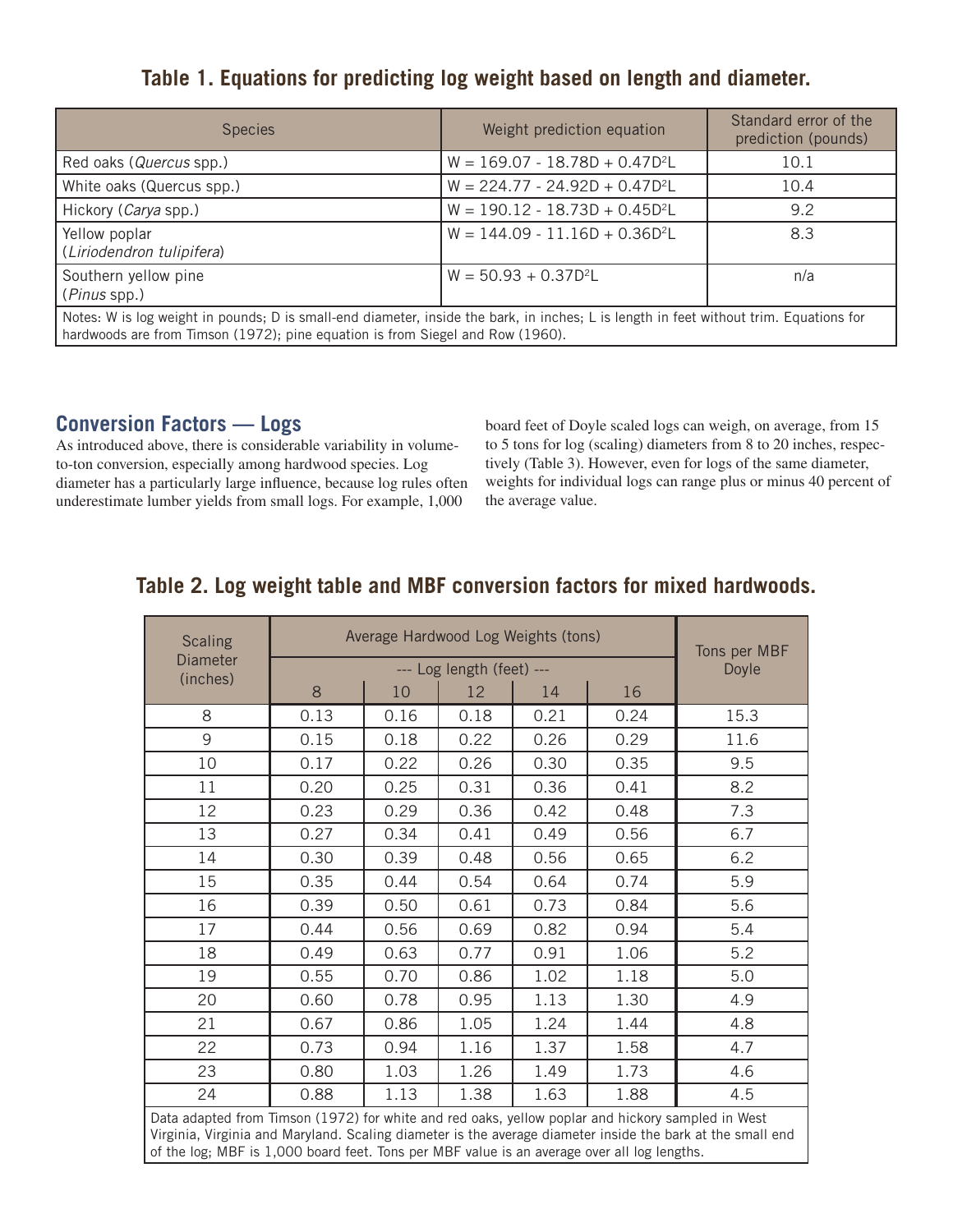| <b>Scaling</b>                                                                                                                                                                                                                                                                                                                        | Average Pine Log Weights (tons) |      |      |      |      |                       |
|---------------------------------------------------------------------------------------------------------------------------------------------------------------------------------------------------------------------------------------------------------------------------------------------------------------------------------------|---------------------------------|------|------|------|------|-----------------------|
| Diameter                                                                                                                                                                                                                                                                                                                              | --- Log length (feet) ---       |      |      |      |      | Tons per MBF<br>Doyle |
| (inches)                                                                                                                                                                                                                                                                                                                              | 8                               | 10   | 12   | 14   | 16   |                       |
| 8                                                                                                                                                                                                                                                                                                                                     | 0.12                            | 0.14 | 0.17 | 0.19 | 0.22 | 14.1                  |
| 9                                                                                                                                                                                                                                                                                                                                     | 0.15                            | 0.18 | 0.21 | 0.24 | 0.27 | 11.1                  |
| 10                                                                                                                                                                                                                                                                                                                                    | 0.17                            | 0.21 | 0.25 | 0.29 | 0.32 | 9.2                   |
| 11                                                                                                                                                                                                                                                                                                                                    | 0.21                            | 0.25 | 0.29 | 0.34 | 0.38 | 8.1                   |
| 12                                                                                                                                                                                                                                                                                                                                    | 0.24                            | 0.29 | 0.35 | 0.40 | 0.45 | 7.2                   |
| 13                                                                                                                                                                                                                                                                                                                                    | 0.28                            | 0.34 | 0.40 | 0.46 | 0.53 | 6.6                   |
| 14                                                                                                                                                                                                                                                                                                                                    | 0.32                            | 0.39 | 0.46 | 0.53 | 0.61 | 6.2                   |
| 15                                                                                                                                                                                                                                                                                                                                    | 0.36                            | 0.44 | 0.53 | 0.61 | 0.69 | 5.8                   |
| 16                                                                                                                                                                                                                                                                                                                                    | 0.41                            | 0.50 | 0.60 | 0.69 | 0.79 | 5.5                   |
| 17                                                                                                                                                                                                                                                                                                                                    | 0.45                            | 0.56 | 0.67 | 0.78 | 0.88 | 5.3                   |
| 18                                                                                                                                                                                                                                                                                                                                    | 0.51                            | 0.63 | 0.75 | 0.87 | 0.99 | 5.1                   |
| 19                                                                                                                                                                                                                                                                                                                                    | 0.56                            | 0.70 | 0.83 | 0.96 | 1.10 | 4.9                   |
| 20                                                                                                                                                                                                                                                                                                                                    | 0.62                            | 0.77 | 0.92 | 1.06 | 1.21 | 4.8                   |
| 21                                                                                                                                                                                                                                                                                                                                    | 0.68                            | 0.84 | 1.01 | 1.17 | 1.33 | 4.7                   |
| 22                                                                                                                                                                                                                                                                                                                                    | 0.74                            | 0.92 | 1.10 | 1.28 | 1.46 | 4.5                   |
| 23                                                                                                                                                                                                                                                                                                                                    | 0.81                            | 1.01 | 1.20 | 1.40 | 1.60 | 4.5                   |
| 24                                                                                                                                                                                                                                                                                                                                    | 0.88                            | 1.09 | 1.31 | 1.52 | 1.74 | 4.4                   |
| Data adapted from Siegel and Row (1960) for mixed loblolly and shortleaf pines sampled in Louisiana<br>TAILY OUTLINE THE REPORT OF THE REPORT OF THE REPORT OF THE REPORT OF THE REPORT OF THE REPORT OF THE REPORT OF THE REPORT OF THE REPORT OF THE REPORT OF THE REPORT OF THE REPORT OF THE REPORT OF THE REPORT OF THE REPORT O |                                 |      |      |      |      |                       |

## **Table 3. Log weight table and MBF conversion factors for Southern pine.**

and Arkansas. Scaling diameter is the average diameter inside the bark at the small end of the log; MBF is 1,000 board feet. Tons per MBF value is an average over all log lengths.

## **Table 4. Variables affecting log weight and scale measurements.**

| Variable                        | Effect                                                                                                                                                                                                                                                                     |  |
|---------------------------------|----------------------------------------------------------------------------------------------------------------------------------------------------------------------------------------------------------------------------------------------------------------------------|--|
| Diameter                        | Board foot "scaling rules" tend to underestimate the lumber yield from<br>small logs. This is especially true of the Doyle rule, in which this "over-<br>run" (the difference between the actual and estimated yield) can be<br>over 100 percent for small logs.           |  |
| Position of the log in the tree | Wood density can increase further up the tree, meaning upper logs<br>weigh more per board foot; conversely, there can be more taper in butt<br>logs, and tapered logs will weigh more for a given footage, because foot-<br>age is estimated using the small end diameter. |  |
| Time after felling              | Logs lose moisture $-$ and thus weight $-$ once harvested, especially<br>during hot and dry periods.                                                                                                                                                                       |  |
| <b>Species</b>                  | Different tree species produce wood with different density and moisture<br>content. These both affect log weight. However, denser wood species<br>often contain less water, so log weights don't vary as much by species as<br>do dry lumber weights.                      |  |
| Location                        | Log weight can differ depending on site characteristics and genetics.                                                                                                                                                                                                      |  |
| Season of the year              | Logs may weigh slightly more in the spring and slightly less in the sum-<br>mer than in the rest of the year. This is likely due to changes in the<br>water content of the wood.                                                                                           |  |
| Growth rate                     | Depending on the species, increased growth rates may be associated<br>with lower, higher or unchanged log weights.                                                                                                                                                         |  |